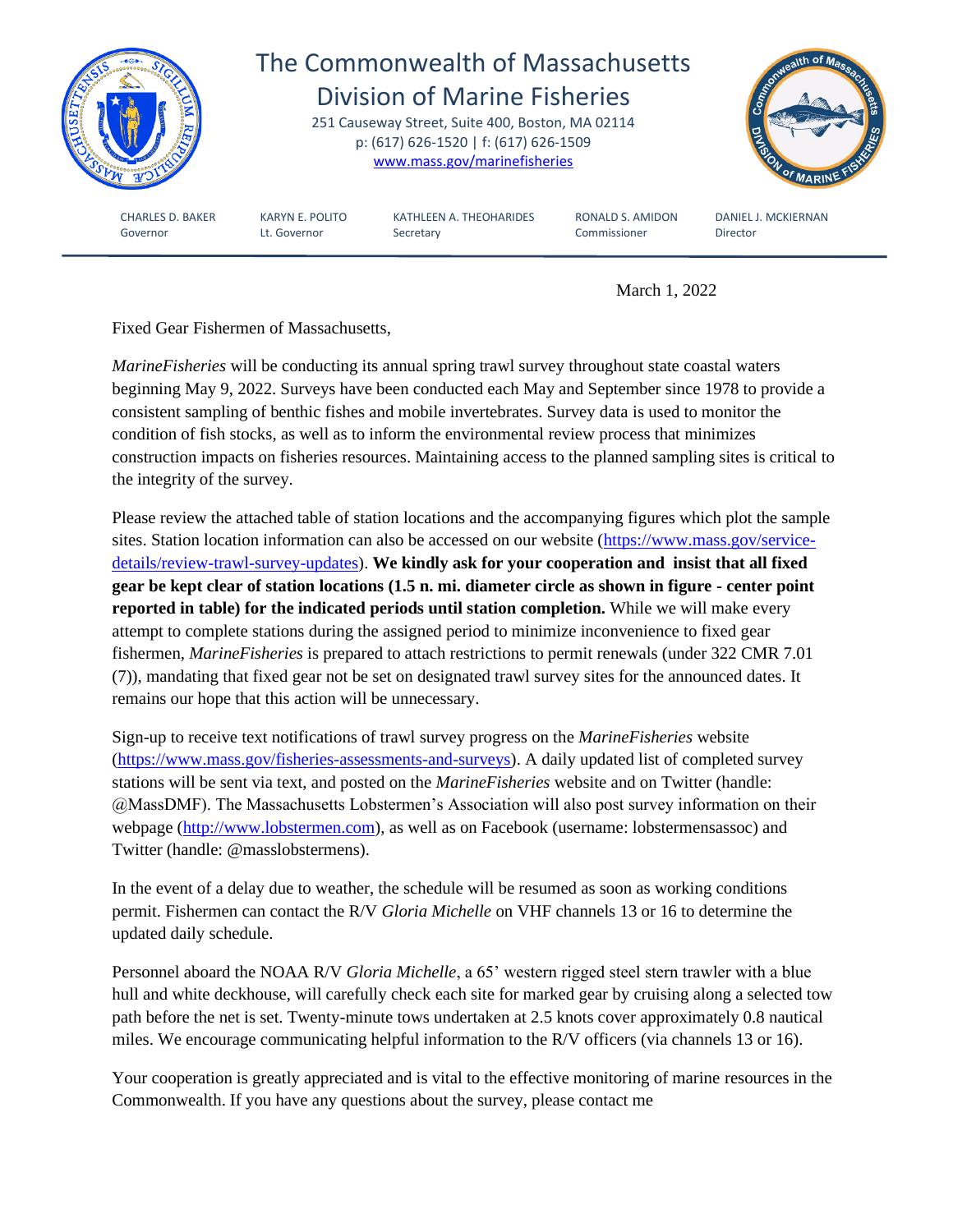[\(mark.szymanski@mass.gov](mailto:mark.szymanski@mass.gov) , (508) 742-9743). If you have any questions about the *MarineFisheries*  website, Facebook, or Twitter, please contact Story Reed [\(story.reed@mass.gov](mailto:story.reed@mass.gov), 617-626-1524).

Sincerely,

Mark Szymanski

Mark Szymanski Marine Fisheries Biologist

Cc. Dan McKiernan, Director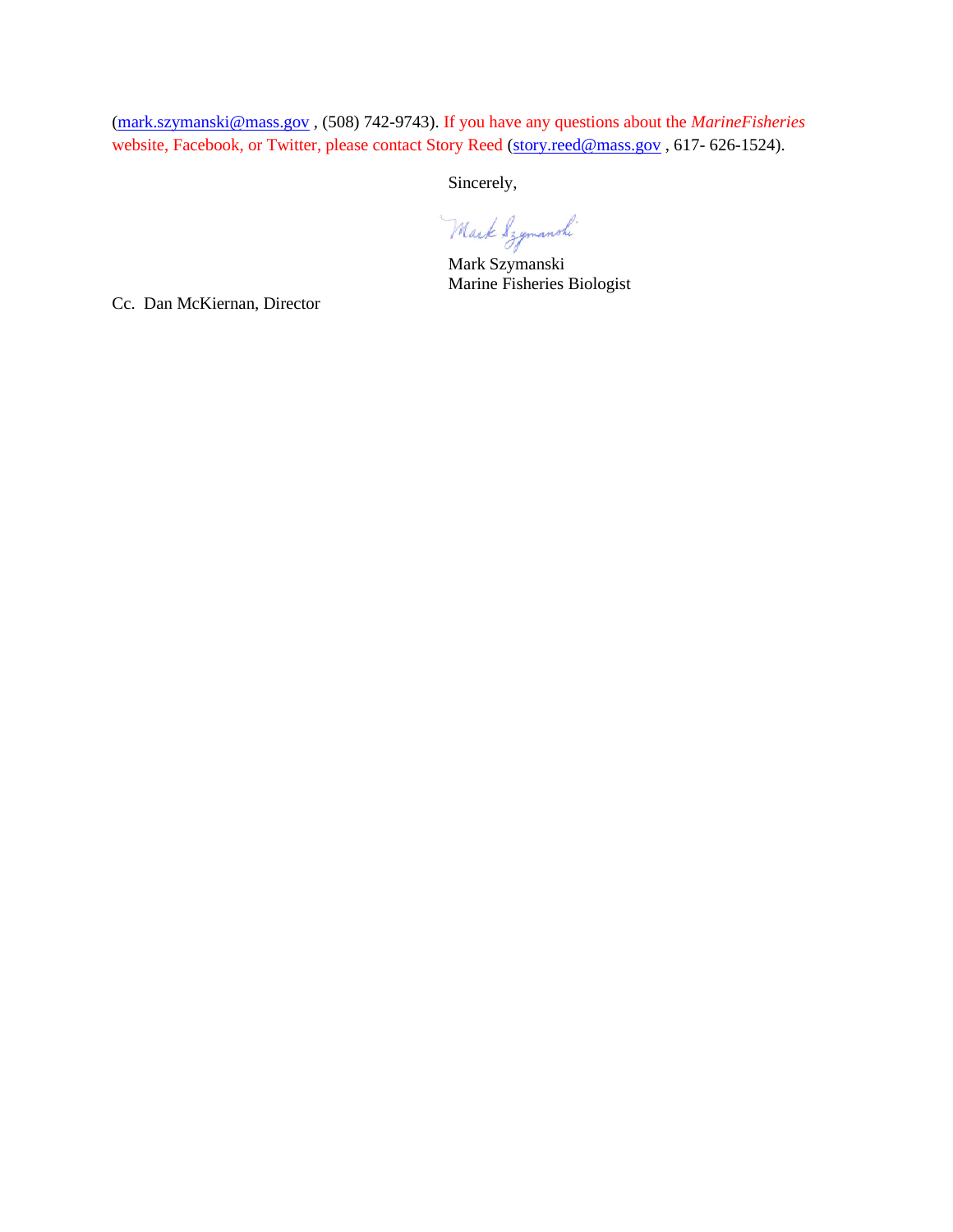# **Massachusetts Division of Marine Fisheries May 2022 Spring Trawl Survey Station Locations Massachusetts Bay to New Hampshire**

| <b>Area Description</b> | <b>Depth</b> | <b>Range of Dates</b> | Latitude | Longitude  | Sta. ID# |
|-------------------------|--------------|-----------------------|----------|------------|----------|
| <b>Cape Ann and</b>     | $0 - 30'$    | May 13-14             | 42.6977  | $-70.7330$ | $31 - 1$ |
| <b>North</b>            | $0 - 30'$    | May 13-14             | 42.7223  | $-70.7683$ | $31 - 2$ |
|                         | $31'-60'$    | May 13-14             | 42.7040  | $-70.7304$ | $32 - 1$ |
|                         | $31'-60'$    | May 13-14             | 42.6883  | $-70.6834$ | $32 - 2$ |
|                         | $61' - 90'$  | May 13-14             | 42.8488  | $-70.7836$ | $33 - 1$ |
|                         | $61' - 90'$  | May 13-14             | 42.7141  | -70.6994   | $33 - 2$ |
|                         | $61' - 90'$  | May 13-14             | 42.8274  | $-70.7741$ | $33-3$   |
|                         | 91'-120'     | May 13-14             | 42.8440  | $-70.7523$ | $34 - 1$ |
|                         | 91'-120'     | May 13-14             | 42.7132  | $-70.6525$ | $34 - 2$ |
|                         | 91'-120'     | May 13-14             | 42.6998  | $-70.6132$ | $34 - 3$ |
|                         |              | 121'-180' May 13-14   | 42.6660  | $-70.5448$ | $35 - 1$ |
|                         |              | 121'-180' May 13-14   | 42.7091  | $-70.6283$ | $35 - 2$ |
|                         |              | 121'-180' May 13-14   | 42.7376  | $-70.6492$ | $35 - 3$ |
|                         | $181' +$     | May 13-14             | 42.6617  | $-70.5310$ | $36 - 1$ |
|                         | 181'+        | May 13-14             | 42.7166  | $-70.5499$ | $36 - 2$ |
| <b>Massachusetts</b>    | $0 - 30'$    | <b>May 12</b>         | 42.4498  | $-70.9185$ | $31 - 4$ |
| Bay                     | $0 - 30'$    | <b>May 12</b>         | 42.4098  | $-70.9580$ | $31 - 5$ |
|                         | $31'-60'$    | <b>May 12</b>         | 42.4105  | $-70.9368$ | $32 - 4$ |
|                         | $31'-60'$    | <b>May 11</b>         | 42.3035  | $-70.8320$ | $32 - 5$ |
|                         | $31'-60'$    | <b>May 12</b>         | 42.4491  | $-70.9078$ | $32 - 6$ |
|                         | $61' - 90'$  | May 12                | 42.3889  | $-70.8987$ | $33 - 5$ |
|                         | $61' - 90'$  | <b>May 12</b>         | 42.4459  | $-70.8793$ | $33 - 6$ |
|                         | $61' - 90'$  | <b>May 11</b>         | 42.3095  | $-70.8038$ | $33 - 7$ |
|                         | 91'-120'     | May 12-15             | 42.5457  | $-70.7274$ | $34 - 5$ |
|                         | 91'-120'     | <b>May 12</b>         | 42.4471  | $-70.8352$ | $34-6$   |
|                         | 91'-120'     | <b>May 12</b>         | 42.3888  | -70.8203   | 34-7     |
|                         | 121'-180'    | May 12-15             | 42.5012  | $-70.7100$ | $35 - 5$ |
|                         | 121'-180'    | May 12                | 42.4576  | $-70.8125$ | $35 - 6$ |
|                         |              | 121'-180' May 12-15   | 42.4778  | $-70.6849$ | $35 - 7$ |
|                         | $181' +$     | May 12-15             | 42.4877  | $-70.6597$ | $36 - 4$ |
|                         | $181'$ +     | May 12-15             | 42.4122  | -70.6702   | 36-5     |

# \*Note Latitude/Longitude is in decimal degrees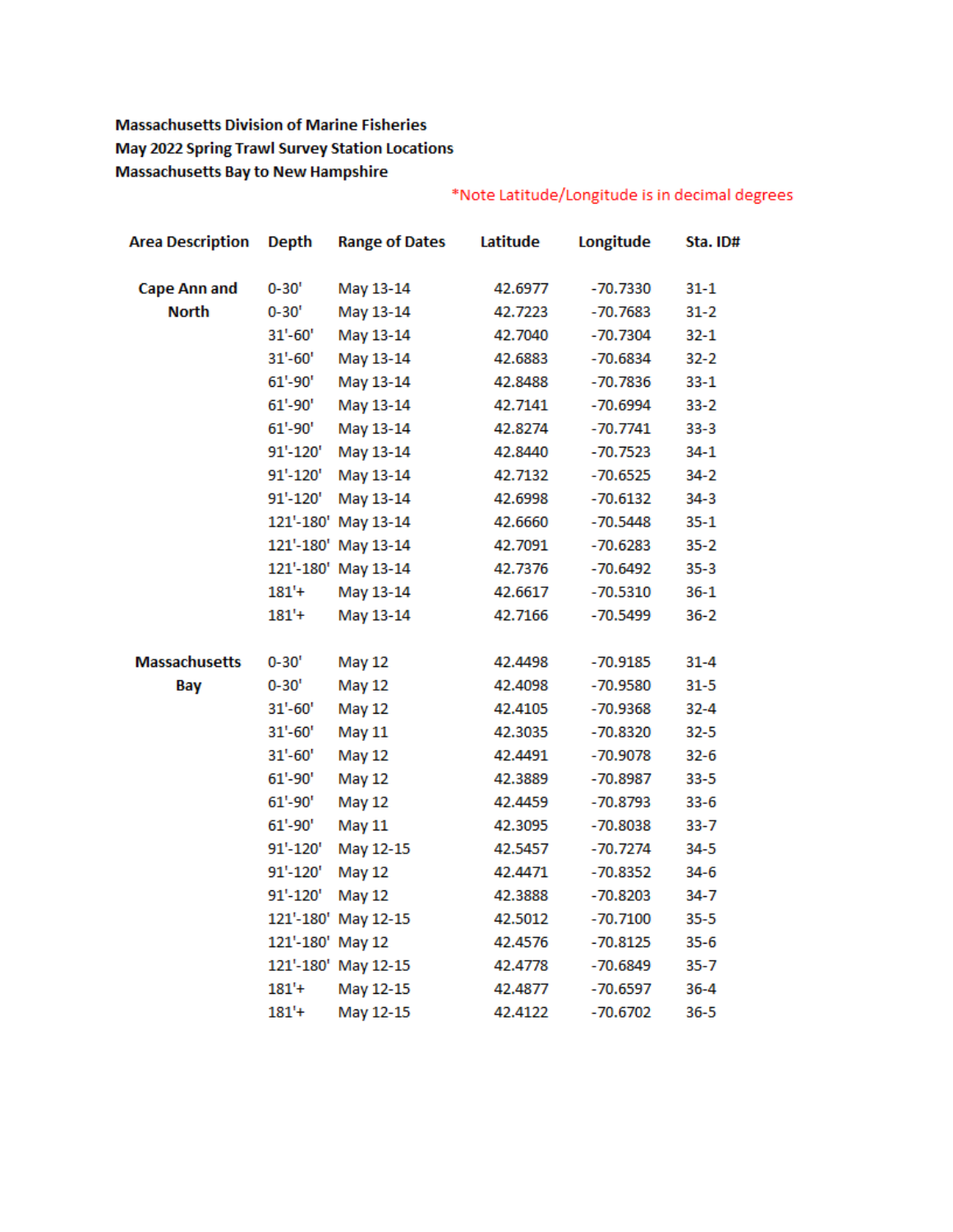### **Massachusetts Division of Marine Fisheries** May 2022 Spring Trawl Survey Station Locations Cape Cod Bay and East of Cape Cod.

## \*Note Latitude/Longitude is in decimal degrees

| <b>Area Description</b> | <b>Depth</b> | <b>Range of Dates</b> | Latitude | Longitude  | Sta. ID# |
|-------------------------|--------------|-----------------------|----------|------------|----------|
| Western                 | $0 - 30'$    | May 9-11              | 42.0546  | $-70.6376$ | $25 - 1$ |
| <b>Cape Cod Bay</b>     | 0-30'        | May 9-10              | 41.7541  | $-70.4328$ | $25 - 2$ |
|                         | $0 - 30'$    | May 9-10              | 41.7456  | $-70.3242$ | $25 - 3$ |
|                         | $31' - 60'$  | May 9-10              | 41.7863  | $-70.2697$ | $26-1$   |
|                         | $31'-60'$    | May 9-10              | 41.7759  | $-70.3200$ | $26 - 2$ |
|                         | $31'-60'$    | May 11                | 42.1451  | $-70.6796$ | $26 - 3$ |
|                         | $61' - 90'$  | May 9-10              | 41.8364  | $-70.2720$ | $27 - 1$ |
|                         | $61' - 90'$  | May 9-10              | 41.8285  | $-70.4511$ | $27 - 2$ |
|                         | $61' - 90'$  | May 9-10              | 41.8439  | $-70.4128$ | $27-3$   |
|                         | 91'-120'     | May 9-11              | 42.0657  | $-70.5665$ | $28 - 1$ |
|                         | 91'-120'     | May 9-15              | 42.0890  | $-70.5454$ | $28 - 2$ |
|                         | 91'-120'     | May 9-10              | 41.9518  | $-70.4647$ | $28 - 3$ |
|                         | 121'-180'    | May 9-10              | 42.0396  | $-70.5078$ | $29-1$   |
|                         |              | 121'-180' May 9-15    | 42.0039  | $-70.4095$ | $29 - 2$ |
|                         |              | 121'-180' May 9-15    | 42.0541  | $-70.4819$ | $29-3$   |
| <b>Eastern</b>          | $0 - 30'$    | May 9-10              | 41.8130  | $-70.0540$ | $25 - 5$ |
| <b>Cape Cod Bay</b>     | $0 - 30'$    | May 9-10              | 41.8342  | $-70.1697$ | $25 - 6$ |
|                         | $31'-60'$    | May 9-10              | 41.8224  | $-70.1306$ | $26 - 5$ |
|                         | $31' - 60'$  | May 9-10              | 41.8347  | $-70.2008$ | $26 - 6$ |
|                         | $61' - 90'$  | <b>May 16</b>         | 41.9624  | $-70.1383$ | $27 - 5$ |
|                         | $61' - 90'$  | <b>May 16</b>         | 41.9307  | $-70.1593$ | $27 - 6$ |
|                         | 91'-120'     | <b>May 16</b>         | 41.9331  | $-70.2608$ | $28 - 5$ |
|                         | 91'-120'     | May 16                | 41.8930  | $-70.2010$ | $28 - 6$ |
|                         | 121'-180'    | May 15-16             | 42.0215  | $-70.3692$ | $29 - 5$ |
|                         | 121'-180'    | May 15-16             | 42.0353  | $-70.3390$ | $29 - 6$ |
|                         | $181' +$     | May 15-17             | 42.0997  | $-70.2575$ | $30 - 1$ |
|                         | $181' +$     | May 17-16             | 42.0803  | $-70.3685$ | $30 - 2$ |
|                         | 181'         | May 15-17             | 42.0811  | -70.2779   | $30 - 3$ |
| <b>East of Cape Cod</b> | $0 - 30'$    | May 17-18             | 42.0476  | $-70.0591$ | $17 - 1$ |
|                         | $0 - 30'$    | May 17-18             | 41.8383  | $-69.9348$ | 17-2     |
|                         | $31' - 60'$  | May 17-18             | 42.0377  | $-70.0395$ | $18-1$   |
|                         | $31'-60'$    | May 17-18             | 41.6536  | -69.9134   | $18-2$   |
|                         | $31'-60'$    | May 17-18             | 41.9238  | $-69.9602$ | $18-3$   |
|                         | $61' - 90'$  | May 17-18             | 41.8884  | -69.9325   | $19-1$   |
|                         | $61' - 90'$  | May 17-18             | 41.8240  | $-69.9112$ | $19-2$   |
|                         | 91'-120'     | May 17-18             | 42.0565  | $-70.0207$ | $20 - 1$ |
|                         | 91'-120'     | May 17-18             | 41.7617  | $-69.8654$ | $20 - 2$ |
|                         | 91'-120'     | May 17-18             | 41.7922  | $-69.8762$ | $20 - 3$ |
|                         |              | 121'-180' May 15-17   | 42.0901  | $-70.2308$ | $21 - 1$ |
|                         |              | 121'-180' May 17-18   | 41.8210  | $-69.8742$ | $21 - 2$ |
|                         |              | 121'-180' May 17-18   | 42.1084  | -70.1570   | $21 - 3$ |